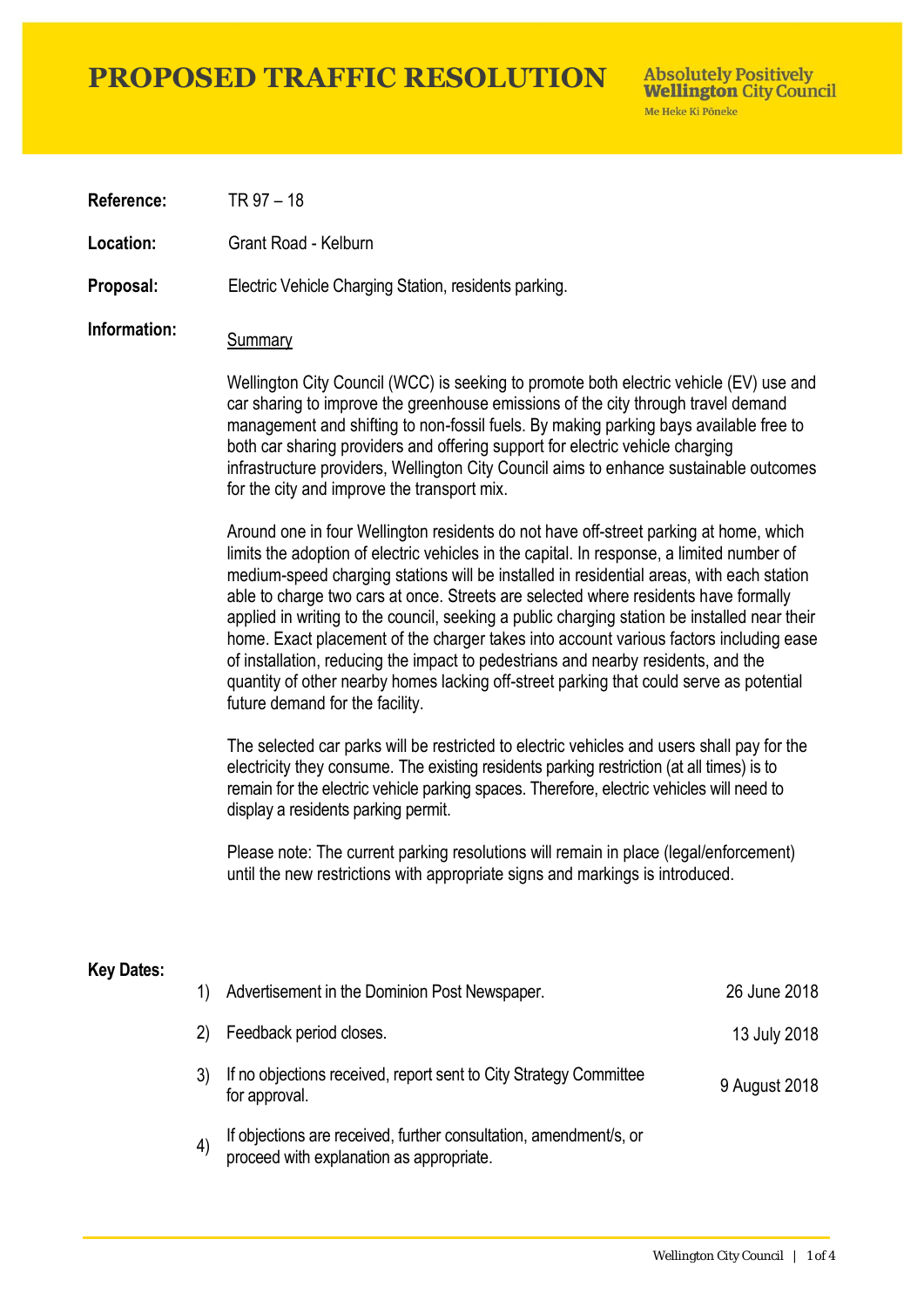### **Legal Description:**

*Delete from Schedule E (Residents Parking) of the Traffic Restrictions Schedule* 

| <b>Column One</b>        | <b>Column Two</b>                 | <b>Column Three</b>                                                                                                                                                                                                                           |
|--------------------------|-----------------------------------|-----------------------------------------------------------------------------------------------------------------------------------------------------------------------------------------------------------------------------------------------|
| <b>Grosvenor Terrace</b> | Resident parking, at all<br>times | West side, commencing 140.5 metres<br>north of its intersection with Newman<br>Terrace (Grid coordinates<br>x=1,748,986.81m, y=5,429,877.15m),<br>and extending in a northerly direction<br>following the western kerb line for 25<br>metres. |

*Add to Schedule B (Class Restricted) of the Traffic Restrictions Schedule* 

| <b>Column One</b> | <b>Column Two</b>                                                                                                                                                            | <b>Column Three</b>                                                                                                                                                                                                                              |
|-------------------|------------------------------------------------------------------------------------------------------------------------------------------------------------------------------|--------------------------------------------------------------------------------------------------------------------------------------------------------------------------------------------------------------------------------------------------|
| <b>Grant Road</b> | Parking place in the form<br>of electric vehicles only<br>parking, at all times.<br>Displaying an Authorised<br><b>Resident Vehicle Parking</b><br>Permit Only, at all times | West side, commencing 140.5<br>metres north of its intersection with<br>Newman Terrace (Grid coordinates<br>X=1,748,986.81m,<br>$Y=5,429,877.15m$ ) and extending in<br>a northerly direction following the<br>western kerbline for 11.2 metres. |

 *Add to Schedule E (Residents Parking) of the Traffic Restrictions Schedule* 

| <b>Column One</b> | <b>Column Two</b>                 | <b>Column Three</b>                                                                                                                                                                                                                               |
|-------------------|-----------------------------------|---------------------------------------------------------------------------------------------------------------------------------------------------------------------------------------------------------------------------------------------------|
| <b>Grant Road</b> | Resident parking, at all<br>times | West side, commencing 151.7<br>metres north of its intersection with<br>Newman Terrace (Grid coordinates<br>x=1,748,986.81m,<br>$y=5,429,877.15m$ , and extending in<br>a northerly direction following the<br>western kerb line for 13.8 metres. |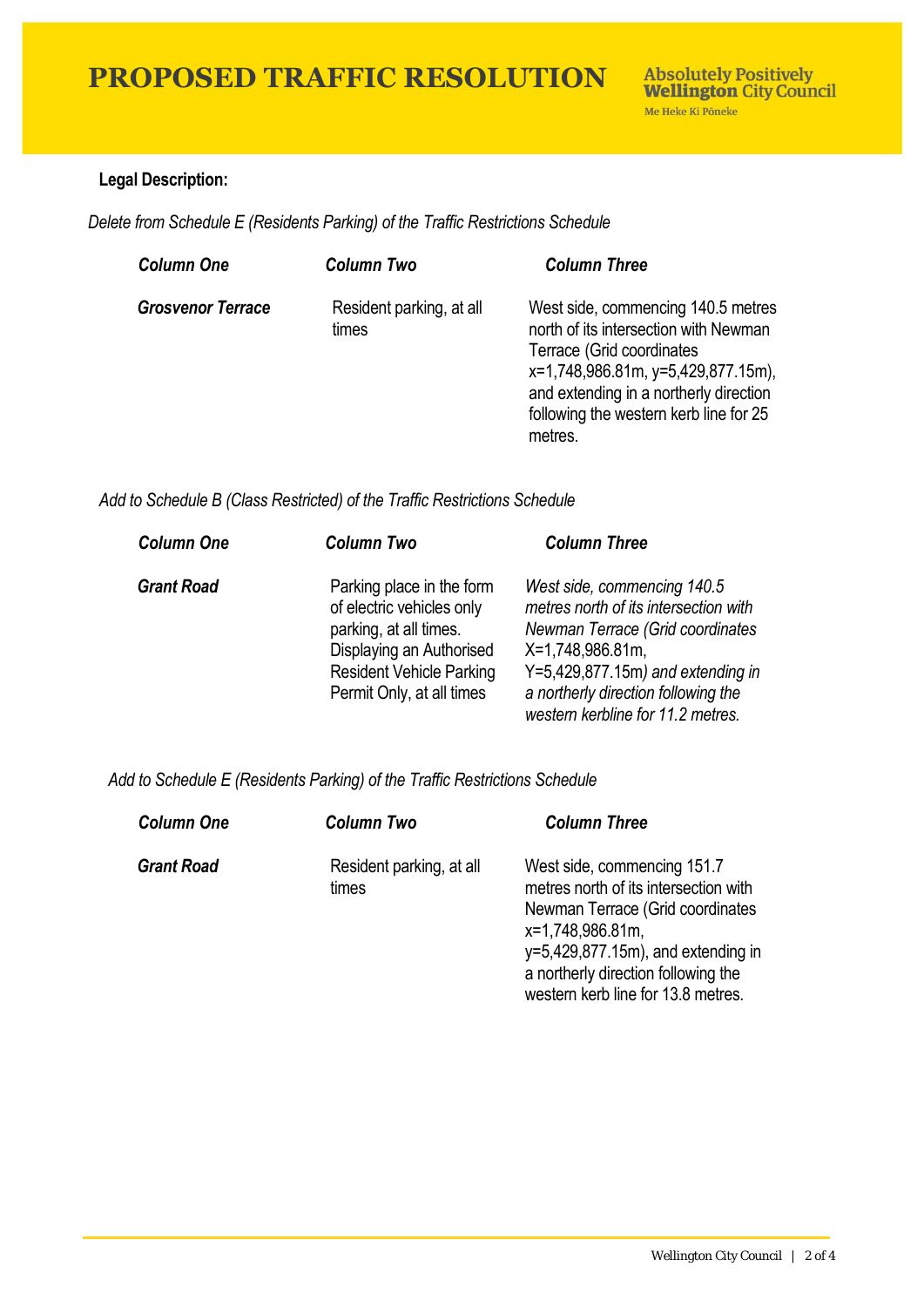# **PROPOSED TRAFFIC RESOLUTION**

**Absolutely Positively Wellington City Council** Me Heke Ki Pôneke

**Date:** 20/06/18

**Prepared By:** Charles Kingsford (Principal Traffic Engineer, T/L)<br> **Approved By:** Steve Spence (Chief Advisor, Transport & Infra Steve Spence **(Chief Advisor, Transport & Infrastructure)** 

### **WCC Contact:**

Sigurd Magnusson **Sustainability Advisor**

Wellington City Council 101 Wakefield Street / PO Box 2199, Wellington Phone: +64 4 803 8697 Email: electricvehicles@wcc.govt.nz